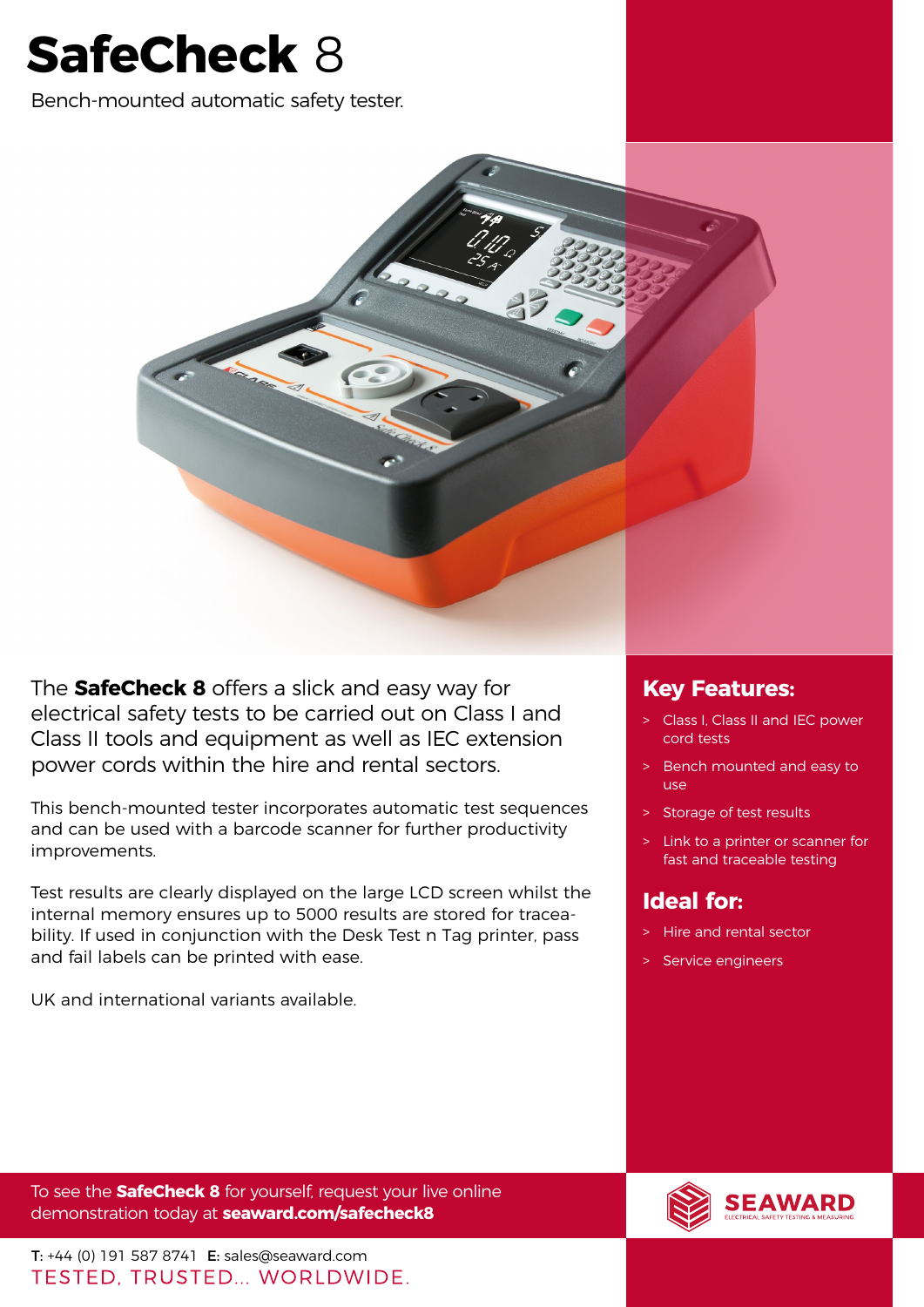# **SafeCheck** 8

Bench-mounted automatic safety tester.

## **Technical Specification:**

## **Flash/Hipot Test (Class I)**

Test Voltage Class I and 1.25kV AC<br>
Display Range and B and 1.10mA AC Display Range Resolution 0.01mA Accuracy +/- 5% +/- 2 digits Pass Levels : 500V, 1250V AC

## **Flash/Hipot Test (Class I)**

Test Voltage Class II 2.5kV AC Display Range 0.1 - 10 mA AC. Resolution 0.01 mA Accuracy  $+/- 5\% +/- 2$  digits<br>Pass Levels Selectable up to

## **DC Insulation Test**

Test Voltage 250/500V Display Range 0.1 - 99.99ΜΩ

Selectable up to 10mA

 $\text{Accuracy}$  +/- 5% +/- 2 digits (up to 19.99M $\Omega$ )

## **Earth/Ground Bond Test**

Test Voltage **6VAC** (open circuit) Range  $0.04\Omega - 20\Omega$ Resolution 1mΩ

Test Current 25A, 10A, 4A, 100mA AC into short circuit Accuracy +/- 5% +/- 2 digits Pass Levels **Exercise Exercise Exercise User selectable** 

## **Substitute Leakage (Short to Case Test)**

Test Voltage and A0VAC o/c Resolution 0.01 mA

Display Range 0.1 - 20.0mA AC Accuracy +/- 10% +/- 2 digits (1.00 - 20mA) Pass Levels Selectable up to 15mA

## **Earth Leakage**

Resolution 0.01 mA

0.1 - 20.0mA AC

## **Power/Run/Load Tests**

Resolution 0.01 kVA<br>Measured Load 0 - 4 kVA Measured Load

## **IEC Power Cord Test**

Test Voltage 40VAC

Accuracy +/- 10% +/- 2 digits (1.00 - 20mA) Pass Levels **Selectable up to 10mA** 

Accuracy +/- 10 of reading, +/- 2 digits

Detects Good, Open, Short, Reversed

## **Functions** > Earth/Ground Bond **Testing**

**Electrical Test** 

- > AC Dielectric Strength (flash/hipot)
- > Insulation Resistance
- > Earth/Ground leakage
- > Touch leakage



To see the **SafeCheck 8** for yourself, request your live online demonstration today at **[seaward.com/safecheck8](http://seaward.com/safecheck8)**